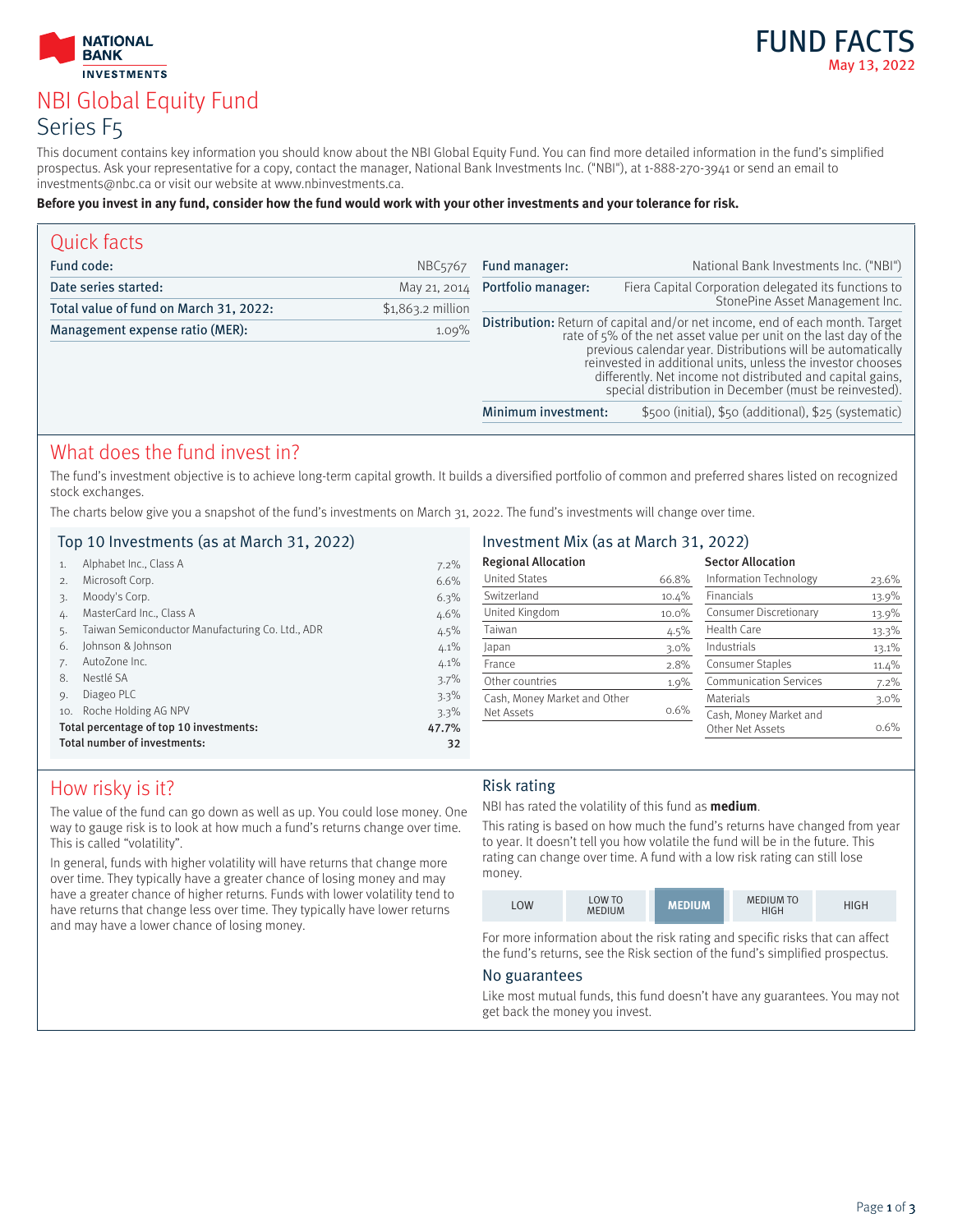

# How has the fund performed?

This section tells you how Series F5 units of the fund have performed over the past 7 years. Returns are after expenses have been deducted. These expenses reduce the fund's returns.

### Year-by-year returns

This chart shows how Series F5 units of the fund performed in each of the past 7 years. The series did not drop in value. The range of returns and change from year to year can help you assess how risky the fund has been in the past. It does not tell you how the fund will perform in the future.



### Best and worst 3-month returns

This table shows the best and worst returns for Series F5 units of the fund in a 3-month period over the past 7 years. The best and worst 3-month returns could be higher or lower in the future. Consider how much of a loss you could afford to take in a short period of time.

|                    | Return    | 3 months ending | If you invested \$1,000 at the beginning of the period |
|--------------------|-----------|-----------------|--------------------------------------------------------|
| <b>Best Return</b> | $14.5\%$  | April 30, 2017  | Your investment would rise to \$1,145.                 |
| Worst return       | $-11.1\%$ | March 31, 2022  | Your investment would drop to \$889.                   |

### Average return

The annual compounded return of Series F5 units of the fund was 13.93% since its inception. If you had invested \$1,000 in this series since inception, your investment would now be worth \$2,790.

| Who is this fund for?<br>Investors who:<br>• are looking to invest for the long term (at least five years);<br>• are seeking to diversify their investments with exposure to global<br>markets:<br>• want to hedge against a drop in the value of the Canadian dollar. | A word about tax<br>In general, you'll have to pay income tax on any money you make on a<br>fund. How much you pay depends on the tax laws where you live and<br>whether or not you hold the fund in a registered plan, such as a Registered<br>Retirement Savings Plan (RRSP) or a Tax-Free Savings Account (TFSA).<br>Keep in mind that if you hold your fund in a non-registered account, fund<br>distributions are included in your taxable income, whether you get them in<br>cash or have them reinvested. |
|------------------------------------------------------------------------------------------------------------------------------------------------------------------------------------------------------------------------------------------------------------------------|------------------------------------------------------------------------------------------------------------------------------------------------------------------------------------------------------------------------------------------------------------------------------------------------------------------------------------------------------------------------------------------------------------------------------------------------------------------------------------------------------------------|
|                                                                                                                                                                                                                                                                        |                                                                                                                                                                                                                                                                                                                                                                                                                                                                                                                  |

# How much does it cost?

The following tables show the fees and expenses you could pay to buy, own and sell Series F5 units of the fund. The fees and expenses – including any commissions – can vary among series of the fund and among funds. Higher commissions can influence representatives to recommend one investment over another. Ask about other funds and investments that may be suitable for you at a lower cost.

### 1. Sales Charges

You pay your representative's firm an annual fee based on the asset value of your account instead of paying commissions or fees on each purchase.

### 2. Fund expenses

You don't pay these expenses directly. They affect you because they reduce the fund's returns. As of December 31, 2021, the fund's expenses were 1.10% of its value. This equals \$11.00 for every \$1,000 invested.